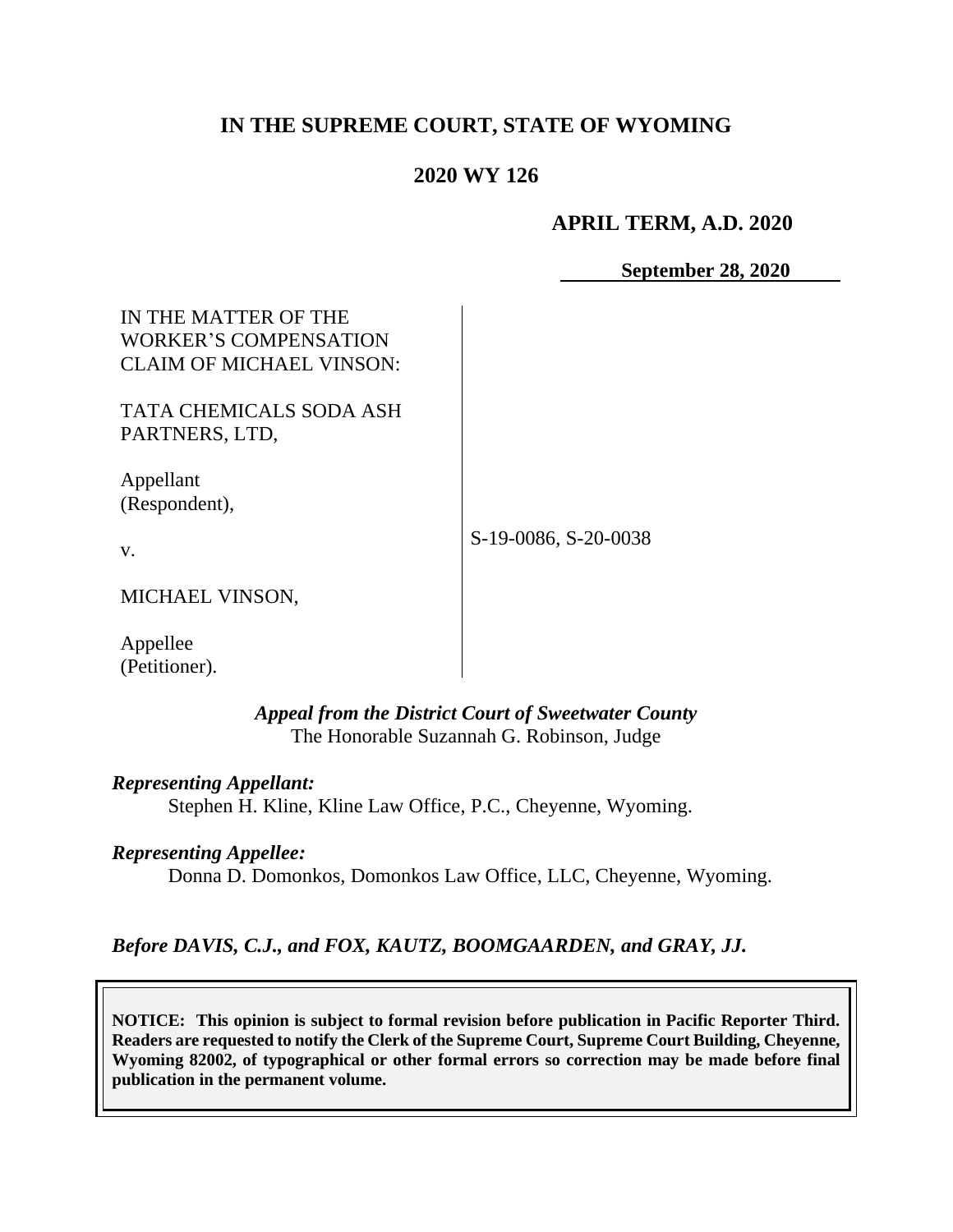### **KAUTZ,** Justice.

[¶1] Michael Vinson injured his right hand on a locker while working for Tata Chemicals Soda Ash Partners, Ltd. (Tata) and contracted a serious bacterial infection. The Wyoming Department of Workforce Services, Workers' Compensation Division (Division) awarded benefits but the Office of Administrative Hearings (OAH) decided Mr. Vinson's injuries were not compensable because they were excluded from coverage under the "illness or communicable disease" exclusion. *See* Wyo. Stat. Ann. § 27-14-102(a)(xi)(A) (LexisNexis 2019). Mr. Vinson filed an untimely Petition for Review with the district court. The district court concluded Mr. Vinson was entitled to an extension of time to file his Petition because he had established excusable neglect based on an undue delay in the mail. It also decided Mr. Vinson was entitled to benefits because the "illness or communicable disease" exclusion did not apply. Tata appeals from the district court's excusable neglect determination (Appeal No. S-20-0038) and its decision concerning Mr. Vinson's eligibility for benefits (Appeal No. S-19-0086). We affirm.

#### **ISSUES**

[¶2] We restate the issues as:

1. Did the district court abuse its discretion in concluding Mr. Vinson had established excusable neglect justifying an extension of time to file his Petition for Review?

2. Is the OAH's decision that the "illness or communicable disease" exclusion applied supported by substantial evidence, arbitrary and capricious, an abuse of discretion, or otherwise not in accordance with the law?

## **FACTS**

[¶3] On June 10, 2016, Mr. Vinson was working underground at Tata's trona mine near Green River. Ten minutes before his shift ended, Mr. Vinson exited the mine and, as he did after every shift, took a shower in the employee locker room. After his shower, he hung his towel in his employee locker. While doing so, he scraped the knuckle of his right index finger on the locker. The wound bled "for a little bit and stopped." He did not report the injury to Tata that day.

[¶4] The next day was Saturday and Mr. Vinson did not work. He woke up late and played golf on the Internet. Later that afternoon, he rode his motorcycle from his home in Rock Springs to a picnic in Green River. Before he left, he told his wife "his knuckle was kind of red from hitting it on the locker at work." Mr. Vinson stayed at the picnic for only an hour because he started feeling nauseous. Once home, he noticed his right hand was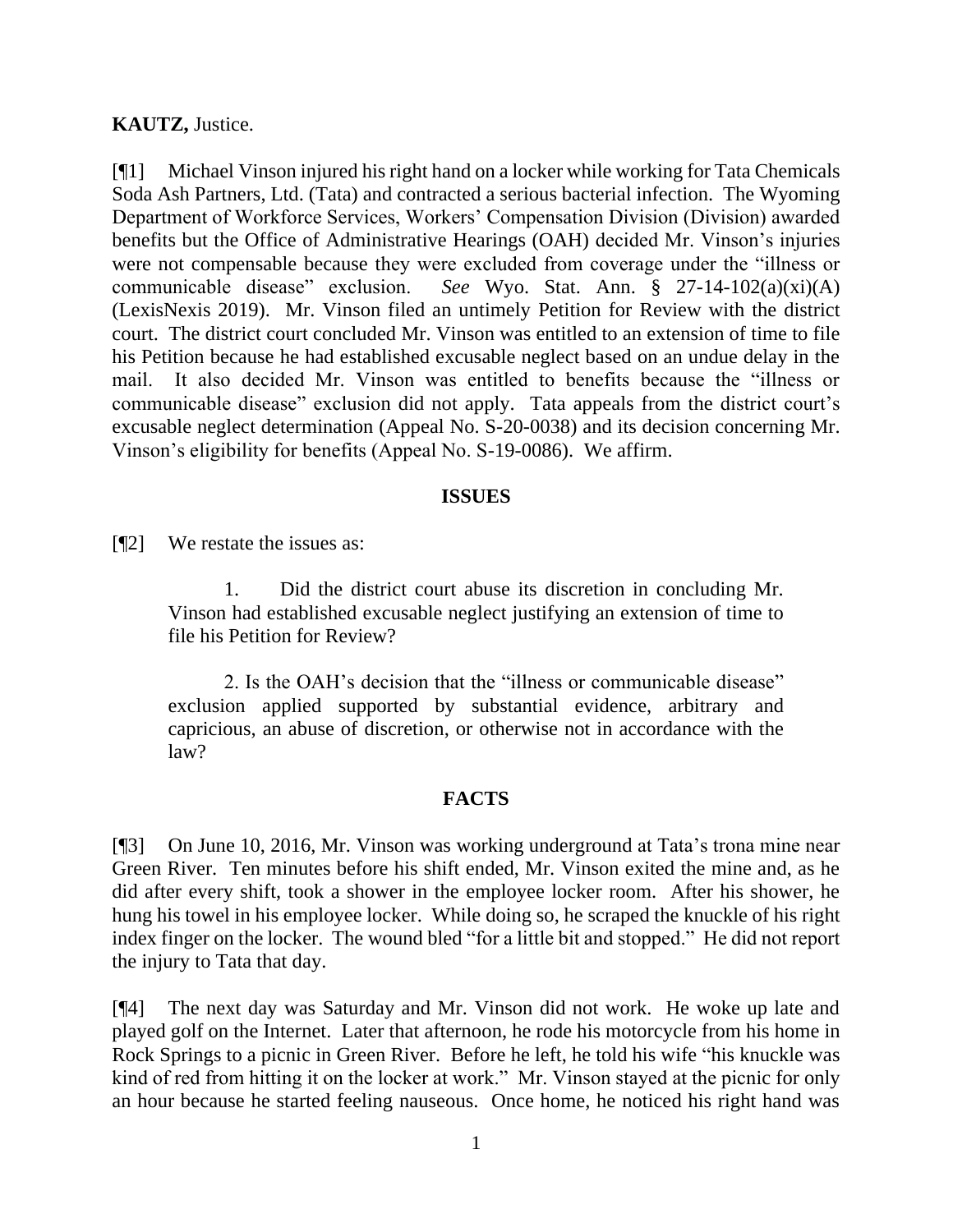"swollen and red." He laid down in his bed and stayed there the rest of the night. After lying down, Mr. Vinson recalls very little other than he had chills and was "shivering" and "shaking" throughout the night.

[¶5] The next day, Mr. Vinson's wife found him in bed with his right hand and arm swollen up to near his elbow; he "wasn't making a lot of sense" and was talking to himself. With the help of her son and son-in-law, she took Mr. Vinson to the local emergency room. He was life-flighted to the University of Utah hospital in Salt Lake City, where he was diagnosed with necrotizing fasciitis due to Group A beta-hemolytic streptococcus (Strep A), more commonly known as flesh-eating bacteria.<sup>1</sup> He stayed at the hospital for over a month, undergoing aggressive antibiotic therapy, multiple surgical debridements to achieve control over the infection, and skin grafting. Although he will have some scarring from the skin grafting, he will eventually regain full strength in his right arm.

[¶6] Mr. Vinson filed for workers' compensation benefits with the Division. In the "Report of Injury," he claimed he injured his right hand by hitting it on the corner of a locker. The Division found Mr. Vinson's injury to be compensable and awarded him benefits. Tata objected, arguing Mr. Vinson's medical condition was not an "injury" as defined by  $\S 27-14-102(a)(xi)$  because the infection did not arise out of and in the course of his employment, and requested a contested case hearing. The Division referred the matter to the OAH.

[¶7] In the OAH, the parties filed cross-motions for summary judgment. Relevant here, Tata argued Mr. Vinson's injuries were not compensable because they were excluded from coverage under the "illness or communicable disease" and "day-to-day living" exclusions. *See* § 27-14-102(a)(xi)(A), (G). The parties agreed no hearing was necessary and the case could be decided on the briefs and evidence presented.

[¶8] The OAH found and concluded Mr. Vinson had "proved by a preponderance of the evidence his June 10, 2016 knuckle scrape and resulting Strep A infection were workrelated injuries within the definition of Wyoming Statute  $\S$  27-14-102(a)(xi) (LexisNexis)." It rejected Tata's reliance on the "day-to-day living" exclusion but decided Tata had shown Mr. Vinson's injury was excluded from coverage under the "illness or communicable disease" exclusion. In deciding the latter exclusion applied, the OAH described the injury for which Mr. Vinson was seeking benefits as the "Strep A bacterial infection and necrotizing fasciitis" and specifically rejected Mr. Vinson and the Division's argument that the injury was the knuckle abrasion.

<sup>&</sup>lt;sup>1</sup> Dr. Mark Dowell, an infectious disease expert, described necrotizing fasciitis as "a severe infection also involving an immune system reaction specifically below the skin, below the fat layer, in the tissue that covers the muscle. And it is what we call a tissue plane. And the infection can get into that tissue plane and rapidly spread, leading to involvement throughout the body, can kill muscle, can clot veins, can do a lot of different things both from the bug itself, the toxins it produces and the immune system reaction to the presence of the invading organism or organisms, depending on the case."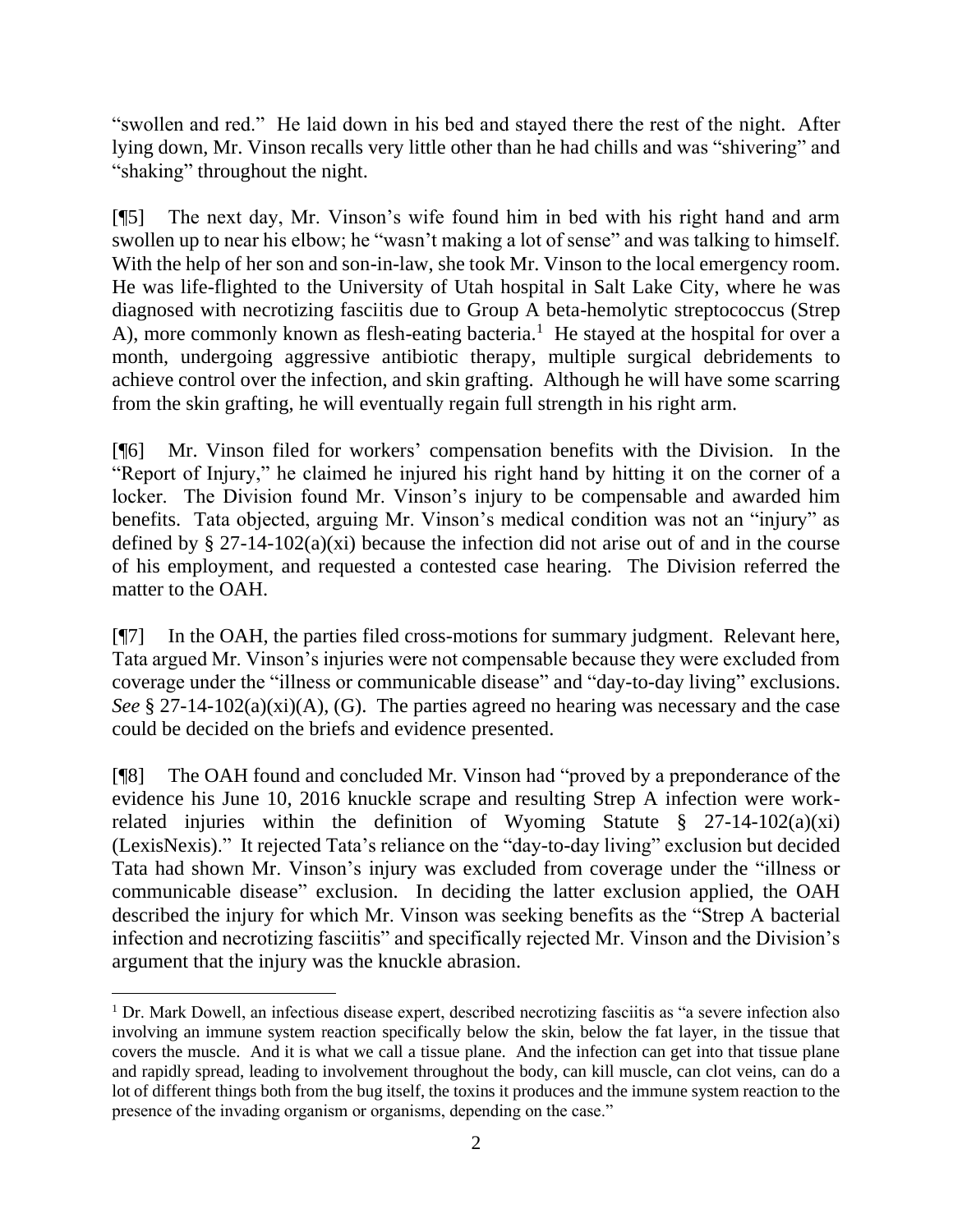[¶9] Mr. Vinson filed a "Petition for Judicial Review of Administrative Action" (Petition) with the district court pursuant to Wyoming Rule of Appellate Procedure (W.R.A.P.) 12. The district court decided the OAH's decision that the "illness or communicable disease" exclusion applied was not in accordance with law. It disagreed with the OAH that the injury for which Mr. Vinson sought compensation was the Strep A infection and necrotizing fasciitis. It concluded the injury for which Mr. Vinson sought compensation was the "scrape which the OAH has found to be a compensable injury." Because the OAH found a causal connection between the wound and the infection, the court decided "the infection was a compensable consequence of the original work-related scrape injury." It determined the "illness or communicable disease" exclusion did not apply because "[Mr.] Vinson's infected scrape is not similar to an ordinary 'illness or communicable disease' such as a cold or flu."

[¶10] Tata appealed (Appeal No. S-19-0086). It claimed the OAH correctly applied the "illness or communicable disease" exclusion but erred in not applying the "day-to-day living" exclusion. It also argued for the first time that the district court did not have jurisdiction over Mr. Vinson's Petition because it was not filed within 30 days of the OAH's decision as required by W.R.A.P. 12.04(a). We decided the Petition was due on March 5, 2018, but was not filed until March 6, 2018, one day late. *See Matter of Vinson (Vinson I)*, 2019 WY 107, ¶ 7, 450 P.3d 234, 236 (Wyo. 2019). While the timely filing of a petition for review is mandatory and jurisdictional, we recognized W.R.A.P. 12.04(b) allows a district court to extend the deadline for filing such petition upon a showing of excusable neglect. *Id.*, ¶ 8, 450 P.3d at 236. Because the district court's decision did not address the issue and the record did not reveal whether the issue had been considered, we remanded to the district court for the limited purpose of determining whether excusable neglect extended the time Mr. Vinson had to file his Petition. *Id.*

[¶11] On remand, the district court found the issue to be a "close call" but concluded Mr. Vinson had established excusable neglect based on an unreasonable delay in the mail. It extended the time to file his Petition to March 6, 2018, rendering his Petition timely. Tata again appealed, this time from the district court's finding of excusable neglect (Appeal No. S-20-0038). We consolidated the appeals.

### **DISCUSSION**

## **1.** *Excusable Neglect*

[¶12] Tata argues the district court abused its discretion in concluding Mr. Vinson established excusable neglect justifying an extension of time in which to file his Petition. It contends a reasonably prudent lawyer faced with the filing deadline in this case would not have relied solely on mailing the Petition with the United States Postal Service (USPS)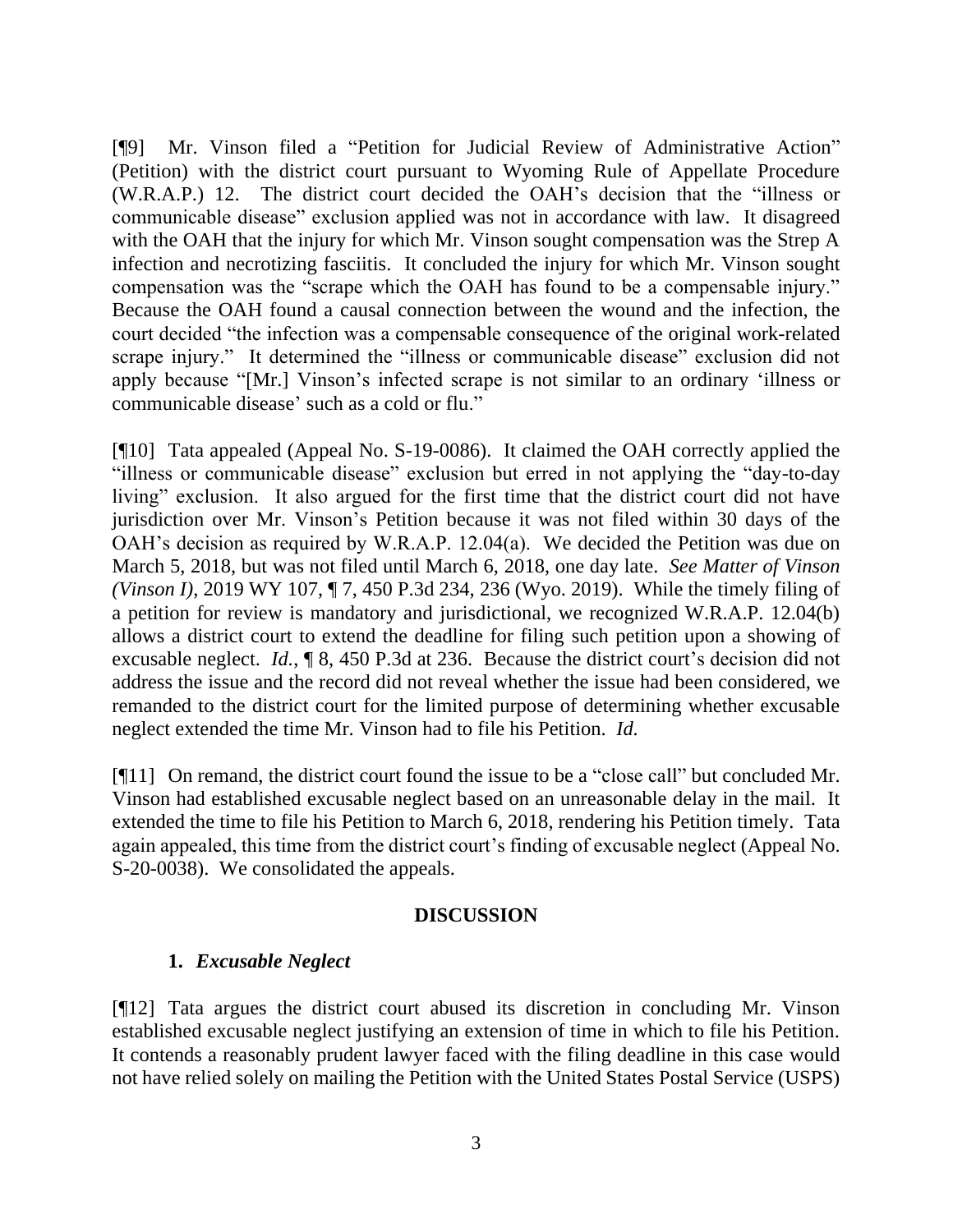but rather would have followed up with the district court to ensure it arrived on time and, if not, taken other measures to timely file it.

# **a.** *Standard of Review*

[¶13] The "timely filing of a petition for review of administrative action is mandatory and jurisdictional." *Chevron U.S.A., Inc. v. Dep't of Revenue*, 2007 WY 62, ¶ 7, 155 P.3d 1041, 1043 (Wyo. 2007) (citations omitted). While we normally review jurisdictional issues de novo, we review for an abuse of discretion a district court's decision as to whether to extend the time for filing a petition for review based on a showing of excusable neglect. *Id.*, ¶ 6, 155 P.3d at 1043 (citation omitted). In determining whether there has been an abuse of discretion, the ultimate issue is whether the court could "reasonably conclude as it did." *Humphrey v. Humphrey*, 2007 WY 72, ¶ 7, 157 P.3d 451, 453 (Wyo. 2007) (citation omitted).

# **b.** *Discussion*

[¶14] W.R.A.P. 12.04(a) requires a petition for judicial review of an administrative action to be filed in the district court "within 30 days after service upon all parties of the final decision of the agency[.]" The district court may extend that deadline for no more than 30 days "[u]pon a showing of excusable neglect." W.R.A.P. 12.04(b).

[¶15] An undue delay in the mail may constitute excusable neglect. *Bosler v. Morad*, 555 P.2d 567, 569-70 (Wyo. 1976). *See also, Crossan v. Irrigation Dev. Corp.*, 598 P.2d 812, 813 (Wyo. 1979) ("Excusable neglect is measured on a strict standard to take care of genuine emergency conditions, such as death, sickness, *undue delay in the mails . . . .*) (citation omitted) (emphasis added). In determining whether an undue delay in the mail constitutes excusable neglect, we ask whether the party took action "a reasonably prudent person" would have taken under the circumstances. *Bosler*, 555 P.2d at 570; *Crossan*, 598 P.2d at 813 (determination of excusable neglect asks whether certain conduct" might be the act of a reasonably prudent person under the circumstances").

[¶16] The district court decided Mr. Vinson had established excusable neglect based on an undue delay in the mail. It found Mr. Vinson's counsel had mailed the Petition from Cheyenne on February 28, 2018, three business days and five calendar days before the deadline, and the Petition did not arrive at the Green River courthouse until March 6, 2018, four business days and six calendar days later. It concluded counsel "took action that a reasonably prudent person would have taken[] in believing mail would have adequate time to be delivered from one location in Wyoming to another location in Wyoming[] within three business days." It noted counsel had not waited until the "eleventh hour" to file the Petition and seven out of ten filings in the case had been mailed from Cheyenne and filed at the Green River courthouse in three business days or less. The district court also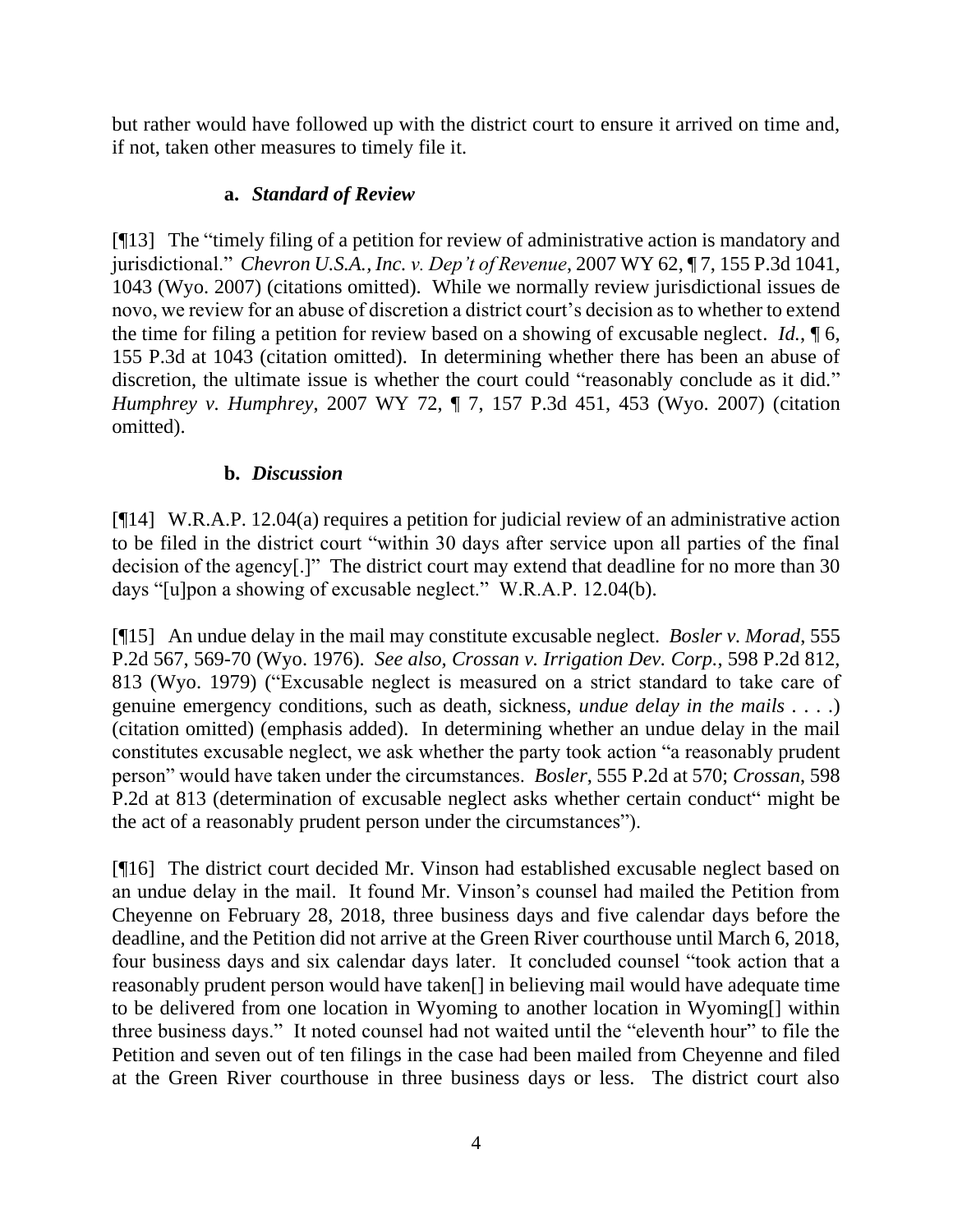concluded Tata had not been prejudiced by the late filing because neither the parties nor the court had realized the Petition had been filed late until the case was on appeal.

[¶17] The district court did not abuse its discretion in deciding Mr. Vinson had established excusable neglect. In *Bosler*, Mr. Bosler mailed his notice of appeal from Laramie on July 28, 1975; it was not filed in Casper until July 31, 1975, one day past the filing deadline. *Bosler*, 555 P.2d at 568. We concluded Mr. Bosler had established excusable neglect based on an undue delay in the mail because he had acted as a "reasonably prudent person" in believing his notice of appeal would reach the Casper courthouse within two days of being mailed from Laramie because every other pleading in the matter had not taken more than two days to be delivered. *Id*. at 570. We also found appellees were not prejudiced by the late filing as they were on notice of Mr. Bosler's intent to appeal. *Id*.

[¶18] Tata argues *Bosler* is not on point for two reasons. First, Mr. Bosler filed a timely motion for a finding of excusable neglect in the district court, whereas Mr. Vinson did not file such a motion. *See Bosler*, 555 P.2d at 568-69. As the district court correctly recognized, nothing in Rule 12.04(b) requires a petitioner to request an extension of time based on excusable neglect. The rule is silent as to how or when the question of excusable neglect should be presented to the district court. Moreover, in *Vinson I*, we specifically remanded the matter to the district court to decide whether excusable neglect extended the time for filing the Petition, despite the fact Mr. Vinson had not requested such an extension. *Vinson I*, **[8, 450 P.3d at 236.** 

[¶19] Second, Tata claims *Bosler* was decided in 1976 when counsel had to rely on the timely delivery of the mail within a certain period of time in order to comply with filing deadlines. In 2018, it argues, counsel had other avenues available to secure the timely filing of the Petition, including (1) using a private delivery service or the USPS's one- or two-day guaranteed delivery services, (2) faxing the Petition to the district court under Wyoming Rule of Civil Procedure (W.R.C.P.) 5(e), or (3) emailing the Petition to her Green River office to be printed and hand-delivered to the courthouse. It relies on a number of federal cases decided since *Bosler* which have concluded it is unreasonable to rely upon the delivery of regular mail when there are other delivery options available. *Witty v. Hewlett-Packard Colo., Inc.*, Nos. 93-1438, 94-1035, 1995 WL 125540, 51 F.3d 287 (10th Cir. 1995) (unpublished); *Penrod Drilling Co. v. United States*, 925 F.2d 406 (Fed. Cir. 1991); *Howard v. United Stat*es, 22 Cl.Ct. 630 (Cl.Ct. 1991).

[¶20] The cases Tata relies upon are not controlling on this Court. Moreover, they represent only one side of a split of authority on the issue. *See Witty*, 1995 WL 125540, \*1 (recognizing a split of authority as to whether it is excusable neglect to rely on the USPS to timely deliver mail). *Compare Penrod*, 925 F.2d at 408-09 (finding lower court did not abuse its discretion in concluding Penrod had not established excusable neglect; Penrod assumed the risk that its motion would not be timely received by opposing counsel through the ordinary mail and it could have avoided the problem by personally serving the motion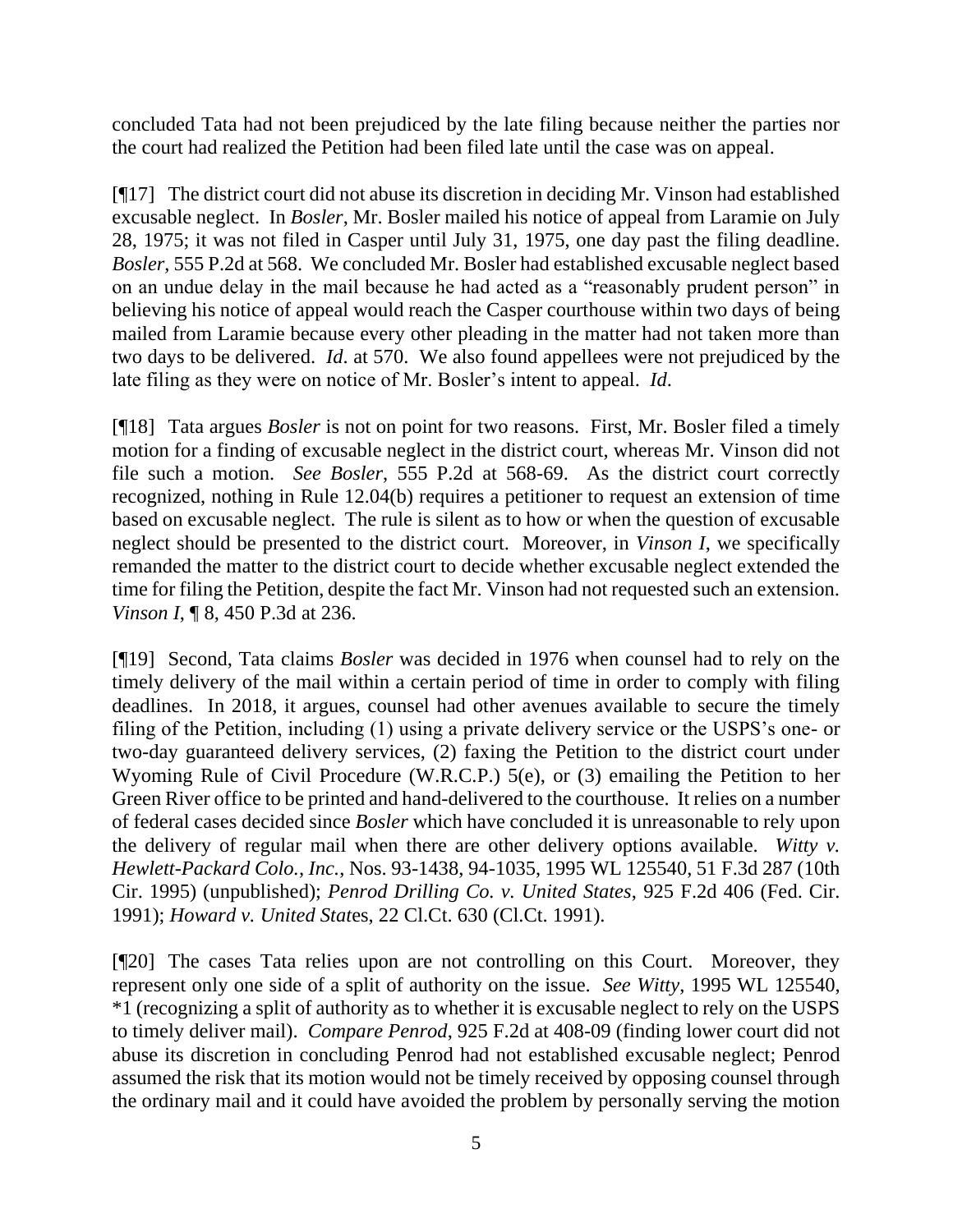or by serving it via certified or registered mail), *and Howard*, 22 Cl.Ct. at 632 (concluding Mr. Howard's "absolute reliance on alleged Postal Service assurances that the normal expected delivery time for first class mail is three days was entirely unreasonable in the face of a deadline as important as this"), *with Schultz ex rel. Schultz v. Pojoaque Tribal Police Dep't*, 242 P.3d 259, 265 (N.M. 2010) ("Petitioner reasonably anticipated that if she mailed her notice of appeal from Albuquerque to Santa Fe via the USPS, that it would arrive within four days. The unexpected delay that occurred in this case was caused by the USPS and thus constituted an unusual circumstance outside Petitioner's control."), *and Scarpa v. Murphy,* [782 F.2d 300, 301 \(1st Cir. 1986\)](https://1.next.westlaw.com/Link/Document/FullText?findType=Y&serNum=1986104861&pubNum=0000350&originatingDoc=Ic29bfe99a62811df84cb933efb759da4&refType=RP&fi=co_pp_sp_350_301&originationContext=document&transitionType=DocumentItem&contextData=(sc.Keycite)#co_pp_sp_350_301) ("There was no mistake by counsel, excusable or otherwise. Rather, there was inexcusable neglect by the Post Office to take more than five days (even though this included a weekend) to transmit an adequately addressed letter three miles, and no basis for charging counsel for failing to think that more might be needed.").

[¶21] Tata also argues the district court erred in relying on the time-frames in which previously mailed filings reached Green River from Cheyenne because there was no evidence that Mr. Vinson's counsel relied on these time-frames in deciding when to mail the Petition. The district court acknowledged Mr. Vinson's counsel had not provided an affidavit or other testimony regarding her knowledge, prior experience, and/or beliefs regarding the timing of mail delivery between Cheyenne and Green River and stated it would have welcomed such evidence. Nevertheless, the court concluded it was able to decide the matter without such evidence. That conclusion was reasonable. Although counsel did not provide an affidavit or other sworn testimony, she did argue at a hearing that she believed the Petition would arrive within three business days of being mailed because our rules generally anticipate mailings will be received within three days. *See, e.g.,* W.R.C.P. 6(d) ("Whenever a party has the right or is required to do some act or take some proceedings within a prescribed period after the service of a notice or other paper upon the party, and the notice or paper is served upon the party by mail . . ., three days shall be added to the prescribed period, provided however, this rule shall not apply to service of process by registered or certified mail under Rule 4(r)."); W.R.A.P. 14.03(a) ("Whenever a party has the right, or is required to do some act or take some proceedings within a prescribed period from or after the service of a brief, notice or other paper upon that party, and the brief, notice or other paper, is served upon the party by mail, three days shall be added to the prescribed period."). The time-frames in which other mailed filings reached Green River from Cheyenne reinforced counsel's belief.

[¶22] Finally, Tata relies on *Chevron* for the proposition that the district court abused its discretion in finding Mr. Vinson had established excusable neglect. That case is inapposite. Chevron's counsel's legal assistant mis-calendared the deadline for filing the petition for review and counsel did not notice the error until it was too late to secure its timely filing. *Chevron U.S.A., Inc.*, ¶ 5, 155 P.3d at 1042-43. Counsel sought to extend the time for filing the petition, claiming the late filing was the result of excusable neglect. *Id.*, ¶ 5, 155 P.3d at 1043. The district court declined to extend the time and we affirmed. *Id.*, ¶ 1, 155 P.3d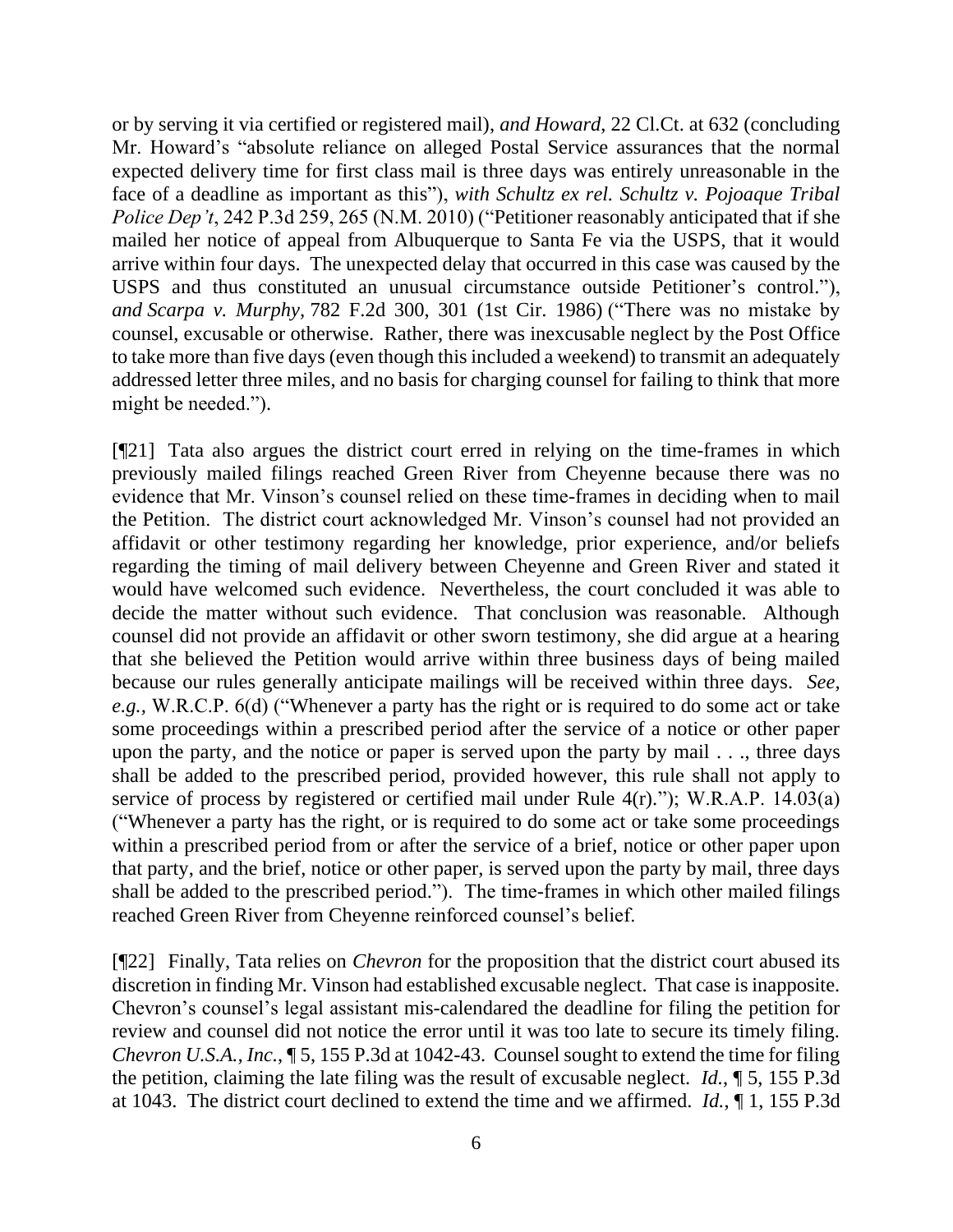at 1042. We concluded excusable neglect traditionally occurs only when "a party acts in a reasonably prudent manner, *but an outside force creates an undue delay*, resulting in an untimely filing." *Id.*,  $\int$  9, 155 P.3d at 1043 (emphasis added). Because the untimely filing was the result of "simple human error" and there was "no evidence anything *outside counsel's control* caused, or was even a factor leading to, the untimely filing," we found the district court had not abused its discretion in finding the circumstances did not constitute excusable neglect. *Id.*, ¶ 11, 155 P.3d at 1044. In this case, an outside force the USPS—created the undue delay.

# **2.** *"Illness or Communicable Disease" Exclusion*

[¶23] Tata argues the OAH's decision that the "illness or communicable disease" exclusion applied to Mr. Vinson's injury is supported by substantial evidence and is not arbitrary or capricious, an abuse of discretion, or otherwise not in accordance with law because necrotizing fasciitis caused by Strep A is a communicable disease and the nature of Mr. Vinson's employment at the mine did not increase his risk of contracting it. In the alternative, Tata maintains the OAH's decision that the "day-to-day living" exclusion did not apply was arbitrary and capricious, an abuse of discretion, and otherwise not in accordance with law because the scrape to Mr. Vinson's knuckle was sustained when he was no longer under Tata's supervision or control and it "was a normal bump or bruise of a type that individuals get in any setting."

[¶24] Tata cannot challenge the OAH's decision regarding the inapplicability of the "dayto-day living" exclusion because it did not file a cross-petition for review with the district court contesting that decision. Tata was required to filed a cross-petition for review because its argument seeks to "change" the OAH's decision, not uphold it. *See GOB, LLC v. Rainbow Canyon*, *Inc.*, 2008 WY 157, ¶ 10, 197 P.3d 1269, 1271-72 (Wyo. 2008) (quoting Wright, Miller & Cooper, *Federal Practice and Procedure: Jurisdiction* 2d § 4478.6 at 831 (2002)). With respect to the "illness or communicable disease" exclusion, we conclude the OAH's decision applying the exclusion was arbitrary and capricious, not supported by substantial evidence, and not in accordance with the law.

## *a. Standard of Review*

[¶25] When considering an appeal from a district court's review of an administrative agency decision, "we give no special deference to the district court's decision. Instead, we review the case as if it had come directly to us from the administrative agency." *Dale v. S & S Builders, LLC*, 2008 WY 84, ¶ 8, 188 P.3d 554, 557 (Wyo. 2008) (citations and quotations omitted). *See also, Carson v. State ex rel., Wyo. Workers' Safety & Comp. Div.*, 2014 WY 42, ¶ 11, 322 P.3d 1261, 1264 (Wyo. 2014). "Our review is governed by Wyo. Stat. Ann. § 16-3-114(c) (LexisNexis 2007)," which provides in relevant part: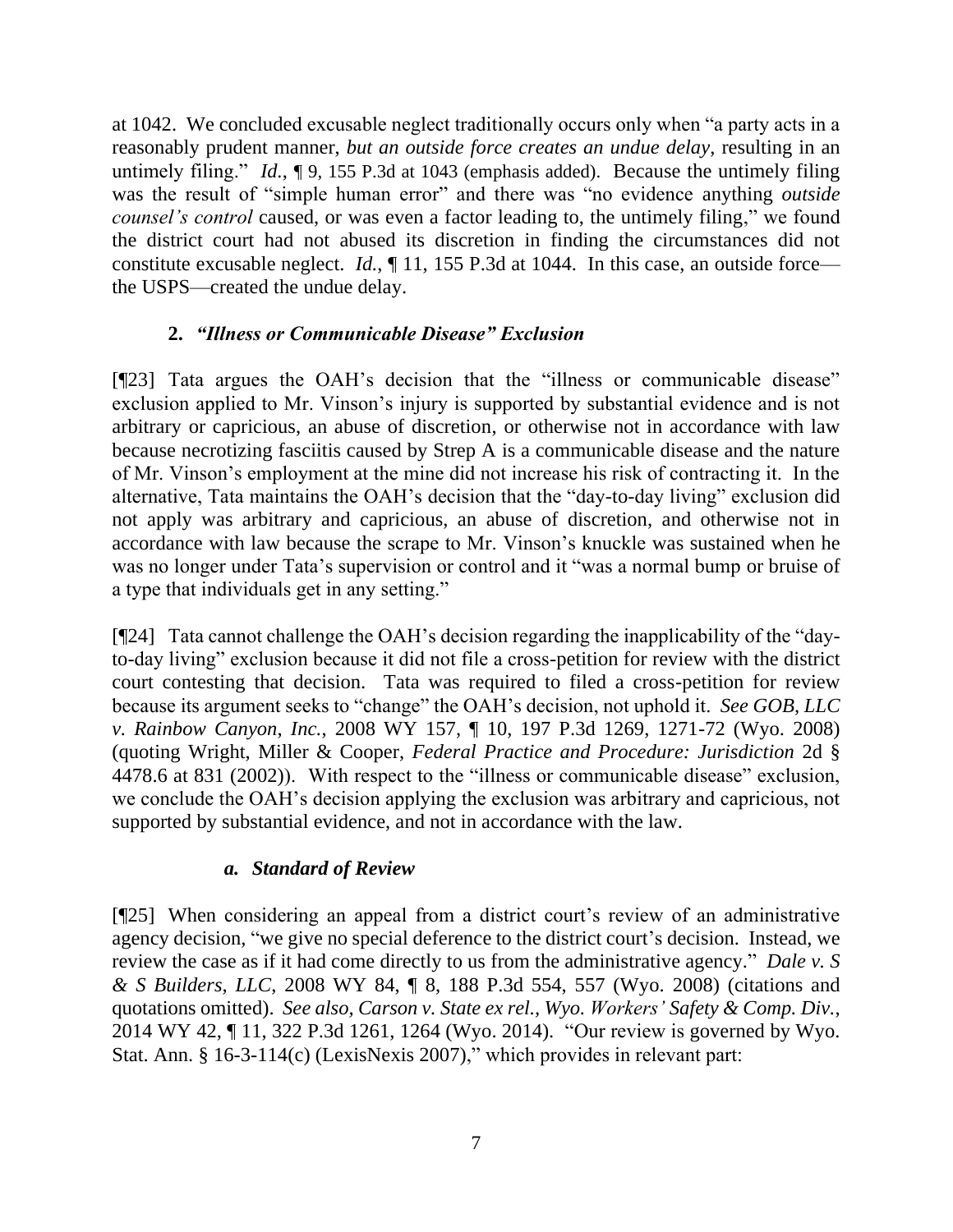(c) To the extent necessary to make a decision and when presented, the reviewing court shall decide all relevant questions of law, interpret constitutional and statutory provisions, and determine the meaning or applicability of the terms of an agency action. In making the following determinations, the court shall review the whole record or those parts of it cited by a party and due account shall be taken of the rule of prejudicial error. The reviewing court shall:

(ii) Hold unlawful and set aside agency action, findings and conclusions found to be:

(A) Arbitrary, capricious, an abuse of discretion or otherwise not in accordance with law; [or]

(E) Unsupported by substantial evidence in a case reviewed on the record of an agency hearing provided by statute.

*Dale*, ¶¶ 8-9, 188 P.3d at 557-58.

. . .

. . .

[¶26] Pursuant to this statute, we review an administrative agency's findings of fact using the substantial evidence test. *Id.*, ¶ 22, 188 P.3d at 561. Under this standard of review,

> "we examine the entire record to determine whether there is substantial evidence to support an agency's [factual] findings. If the agency's decision is supported by substantial evidence, we cannot properly substitute our judgment for that of the agency and must uphold the findings on appeal. Substantial evidence is relevant evidence which a reasonable mind might accept in support of the agency's conclusions. It is more than a scintilla of evidence."

*Id.*, ¶ 11, 188 P.3d at 558 (quoting *Newman v. State ex rel. Wyo. Workers' Safety & Comp. Div.*, 2002 WY 91, ¶ 12, 49 P.3d 163, 168 (Wyo. 2002)) (other citation omitted). Because the agency "'is the trier of fact and has the duty to weigh the evidence and determine the credibility of witnesses,'" we give deference to its factual findings unless they are "'clearly contrary to the overwhelming weight of the evidence on record.'" *Id*. (quoting *Newman*, ¶ 26, 49 P.3d at 173) (other citations omitted). "We review an agency's conclusions of law *de novo*, and will affirm only if the agency's conclusions are in accordance with the law." *Leavitt v. State ex rel. Wyo. Workers' Safety & Comp. Div.*, 2013 WY 95, ¶ 19, 307 P.3d 835, 840 (Wyo. 2013) (quotations omitted).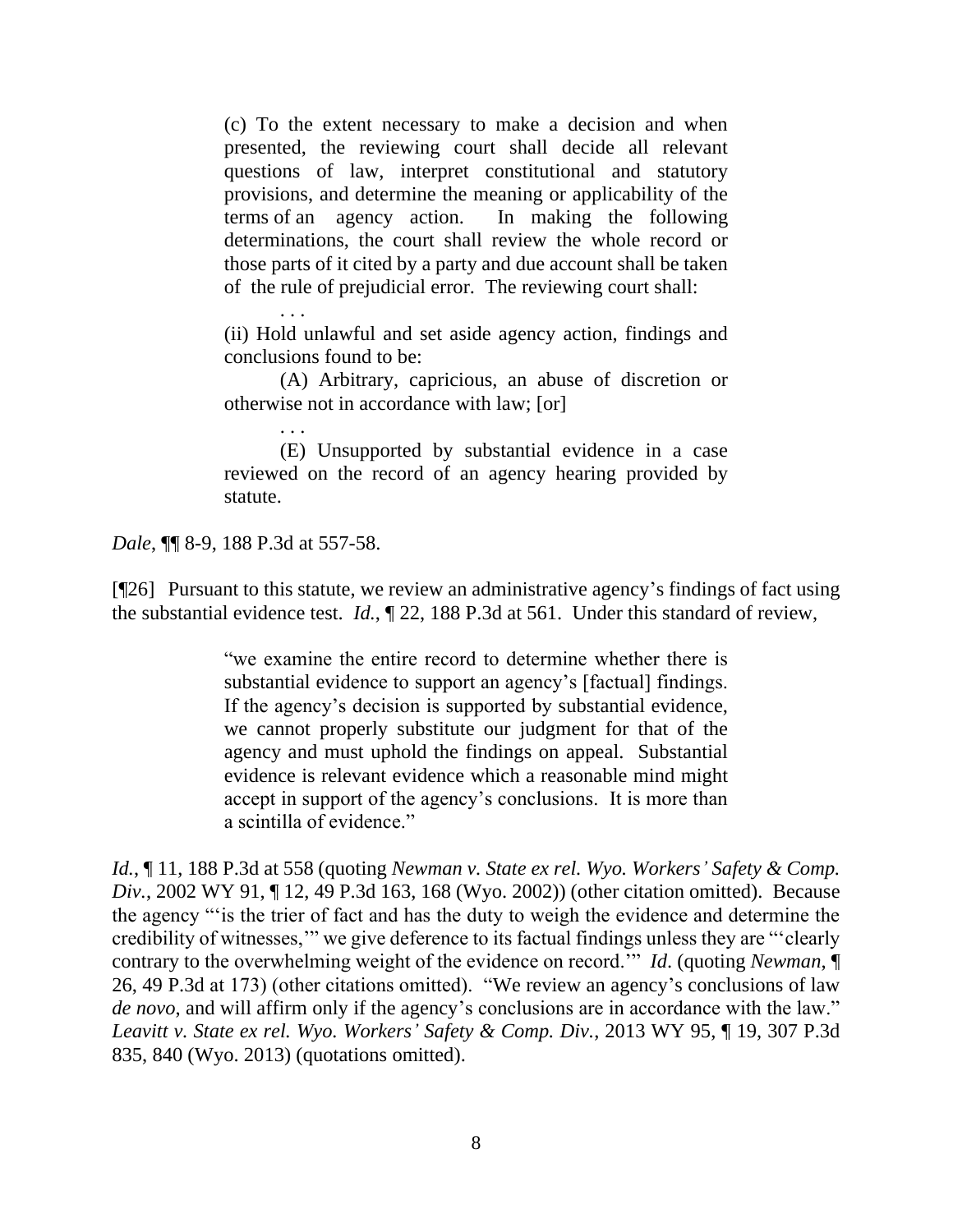[¶27] "Even if an agency record contains sufficient evidence to support the administrative decision under the substantial evidence test, this Court applies the arbitrary-and-capricious standard as a 'safety net' to catch other agency action that may have violated the Wyoming Administrative Procedures Act [(W.A.P.A.)]." *Rodgers v. State ex rel. Wyo. Workers' Safety & Comp. Div.*, 2006 WY 65, ¶ 19, 135 P.3d 568, 575 (Wyo. 2006) (citations omitted); *see also Dale*, ¶ 23, 188 P.3d at 561 ("The arbitrary and capricious standard remains a 'safety net' to catch agency action which prejudices a party's substantial rights or which may be contrary to the other W.A.P.A. review standards yet is not easily categorized or fit to any one particular standard.") (quoting *Newman*, ¶ 23, 49 P.3d at 172).

> The arbitrary and capricious test requires the reviewing court to review the entire record to determine whether the agency reasonably could have made its finding and order based upon all the evidence before it. The arbitrary and capricious standard is more lenient and deferential to the agency than the substantial evidence standard because it requires only that there be a rational basis for the agency's decision.

*Tayback v. Teton Cnty. Bd. of Cnty. Comm'rs*, 2017 WY 114, ¶ 13, 402 P.3d 984, 988 (Wyo. 2017) (citations and quotations omitted). "Under the umbrella of arbitrary and capricious actions would fall potential mistakes such as inconsistent or incomplete findings of fact, any violation of due process[,]" or treating evidently identical cases differently without sufficient reason. *Rodgers*, ¶ 19, 135 P.3d at 575 (quoting *Decker v. State ex rel. Wyo. Med. Comm'n*, 2005 WY 160, ¶ 24, 124 P.3d 686, 694 (Wyo. 2005)); *Exaro Energy III, LLC v. Wyo. Oil & Gas Conservation Comm'n*, 2020 WY 8, ¶ 24, 455 P.3d 1243, 1252 (Wyo. 2020).

### *b. Discussion*

[¶28] "A workers' compensation claimant has the burden of proving all of the essential elements of [his] claim by a preponderance of the evidence." *Middlemass v. State ex rel. Wyo. Workers' Safety & Comp. Div'n*, 2011 WY 118, ¶ 14, 259 P.3d 1161, 1165 (Wyo. 2011) (citing *State ex rel. Wyo. Workers' Safety & Comp. Div. v. Slaymaker*, 2007 WY 65, ¶ 13, 156 P.3d 977, 981 (Wyo. 2007), and *Sanchez v. State ex rel. Wyo. Workers' Safety & Comp. Div.*, 2006 WY 64, ¶ 7, 134 P.3d 1255, 1257 (Wyo. 2006)). "'This burden includes establishing the cause of the condition for which compensation is claimed and proving that the injury arose out of and in the course of employment.'" *Middlemass*, ¶ 14, 259 P.3d at 1165 (quoting *Hanks v. City of Casper*, 2001 WY 4, ¶ 6, 16 P.3d 710, 711 (Wyo. 2001)).

[¶29] The Worker's Compensation Act defines injury as "any harmful change in the human organism other than normal aging . . . arising out of and in the course of employment while at work in or about the premises occupied, used or controlled by the employer and incurred while at work in places where the employer's business requires an employee's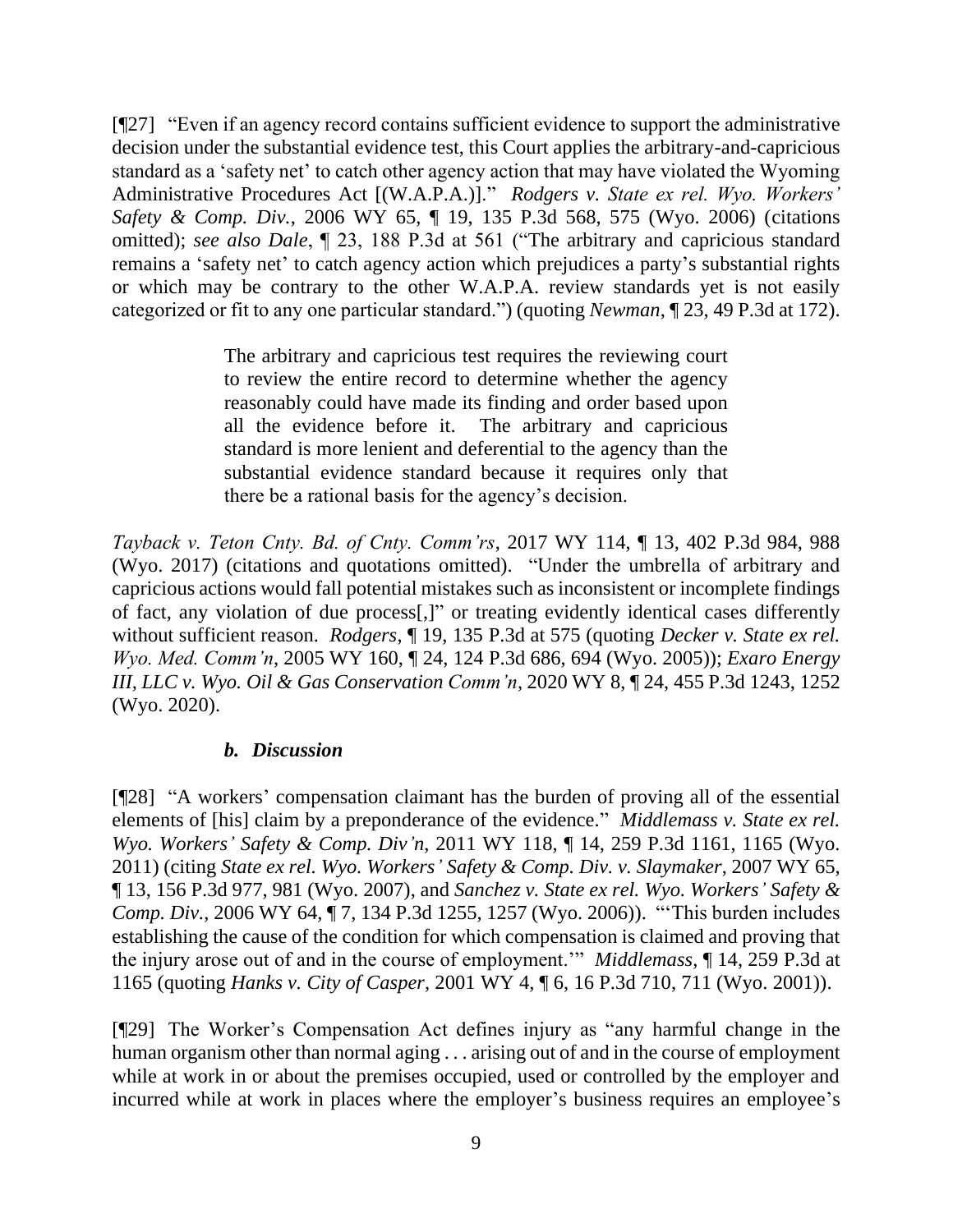presence." Section  $27-14-102(a)(xi)$ . For an injury to "arise out of and in the course of employment," there must be a "'causal nexus between the injury and some condition, activity, environment or requirement of the employment.'" *Matter of Lysne*, 2018 WY 107, ¶ 13, 426 P.3d 290, 295 (Wyo. 2018) (quoting *Beall v. Sky Blue Enterprises, Inc.*, 2012 WY 38, ¶ 21, 271 P.3d 1022, 1032 (Wyo. 2012)).

[¶30] The OAH determined Mr. Vinson proved by a preponderance of the evidence that the damage to his knuckle was a work-related injury under  $\S 27$ -14-102(a)(xi). Tata did not challenge this determination and it is supported by substantial evidence. Dr. Mark E. Dowell, an infectious disease specialist who the OAH found credible and highly qualified to offer his opinion, testified the wound to Mr. Vinson's knuckle was a "harmful change in the human organism other than normal aging." The undisputed evidence showed a causal connection between the knuckle injury and some condition, activity, environment or requirement of Mr. Vinson's employment at Tata. As the OAH explained:

> There is no dispute that [Mr.] Vinson scraped his knuckle while on Tata's premises, on a locker owned by Tata, and a locker provided by Tata for [Mr.] Vinson to keep his towel and clothes. [Mr.] Vinson credibly testified he showers every day after working in Tata's trona mine and he keeps dirty clothes for work in one locker and clean clothes in a separate locker. According to [Mr.] Vinson and his Report of Injury, his work shift is from 6:00 a.m. to 2:00 p.m. and he scraped his knuckle at approximately 1:55 p.m. In addition, [the] Affidavit [of Tata's Human Resources Manager at the Green River mine] indicated Tata provides the showers "as a benefit" to the miners.

> [] Although [Mr.] Vinson is not required to shower and a union contract states showering is unpaid time, the weight of the evidence established his work conditions, work activities, or work environment caused, aggravated, or contributed significantly to his injury. [Mr.] Vinson's work conditions in the underground trona mine are sufficiently dirty that Tata offers, as a benefit, a shower and lockers for its employees. [Mr. ]Vinson was showering and using the Tata locker because his work operating mining equipment caused him to get dirty. The simple fact that [Mr.] Vinson may not have been "on the clock" is not determinative of whether his work conditions, work activities, or work environment caused, aggravated, or contributed significantly to his injury. . . .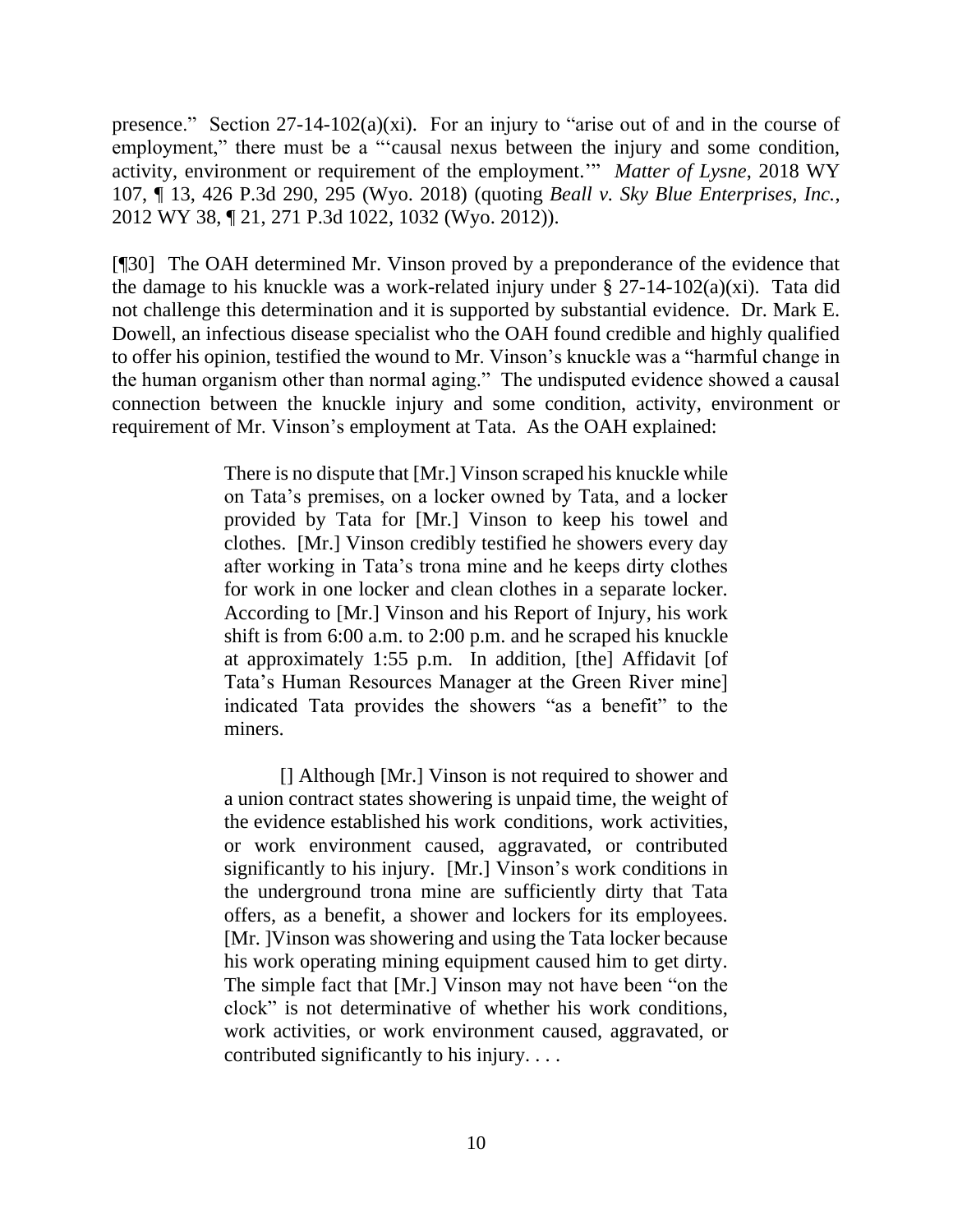[¶31] A compensable injury "may ripen into a condition which requires additional medical attention." *Morris v. State ex rel. Dep't of Workforce Servs., Workers' Comp. Div.*, 2017 WY 119, ¶ 47, 403 P.3d 980, 993 (Wyo. 2017) (citing *Bodily v. State ex rel. Wyo. Workers' Safety & Comp. Div.*, 2014 WY 39, ¶ 21, 320 P.3d 240, 245 (Wyo. 2014)). Such subsequent condition is also compensable if it is causally connected to the compensable injury. *Id.* (citing *Johnson v. State ex rel. Wyo. Workers' Safety & Comp. Div.*, 2014 WY 33, ¶ 21, 321 P.3d 318, 323 (Wyo. 2014)). *Compare Matter of Lysne*, ¶ 25, 426 P.3d at 297 (deciding Mr. Lysne's proposed knee replacement surgery was compensable because substantial evidence demonstrated the surgery was causally connected to his compensable injury), *with Dale*, ¶ 51, 188 P.3d at 566 (concluding Mr. Dale's November 2004 staph infection was not compensable because he failed to show it was causally connected to his August 2004 work-related injury). "Medical evidence is typically required to [establish causation] unless the [subsequent] condition is 'immediately and directly or naturally and probably' the result of the workplace incident." *Morris*, ¶ 47, 403 P.3d at 993 (quoting *Guerrero v. State ex rel. Dep't of Workforce Servs., Workers' Comp. Div.*, 2015 WY 88, ¶ 25, 352 P.3d 262, 270 (Wyo. 2015)) (other quotations omitted).

[¶32] The OAH found Mr. Vinson had shown his Strep A infection and necrotizing fasciitis were causally connected to his knuckle wound. Again, Tata did not challenge this finding and it is supported by substantial evidence. *Dale, ¶* 35, 188 P.3d at 563 (the determination of whether a claimant has proven a causal connection between a workrelated injury and the injury for which workers' compensation benefits are sought is a question of fact). Dr. Dowell opined that "to a high degree of medical probability, [Mr.] Vinson's severe infection [was] causally related to the injury he sustained at work on 06/10/2016 [i.e., the knuckle scrape]." He explained he reached this opinion based on the fact that the abrasion and necrotizing fasciitis occurred to the same extremity and within a time frame one would expect between the injury and the onset of symptoms. He also explained the Strep A organism was likely colonized on Mr. Vinson's skin and the scrape served as a "portal of entry," allowing the organism to gain entry into the deeper tissues of Mr. Vinson's hand. Tata did not contest Dr. Dowell's opinion. Because Mr. Vinson established his subsequent Strep A infection and necrotizing fasciitis were causally connected to his compensable injury (i.e., the scrape), these conditions were also compensable.

[¶33] Once a claimant meets his burden of proving all of the essential elements of his claim, "the burden shifts to the party opposing benefits to establish an exclusion from worker's compensation coverage." *Shepherd of Valley Care Ctr. v. Fulmer*, 2012 WY 12,  $\P$  20, 269 P.3d 432, 438 (Wyo. 2012). Relevant here, § 27-14-102(a)(xi)(A) excludes from coverage "[a]ny illness or communicable disease unless the risk of contracting the illness or disease is increased by the nature of the employment."

[¶34] The OAH decided Tata had proved Mr. Vinson's injury was excluded from coverage under the "illness or communicable disease" exclusion. In doing so, however,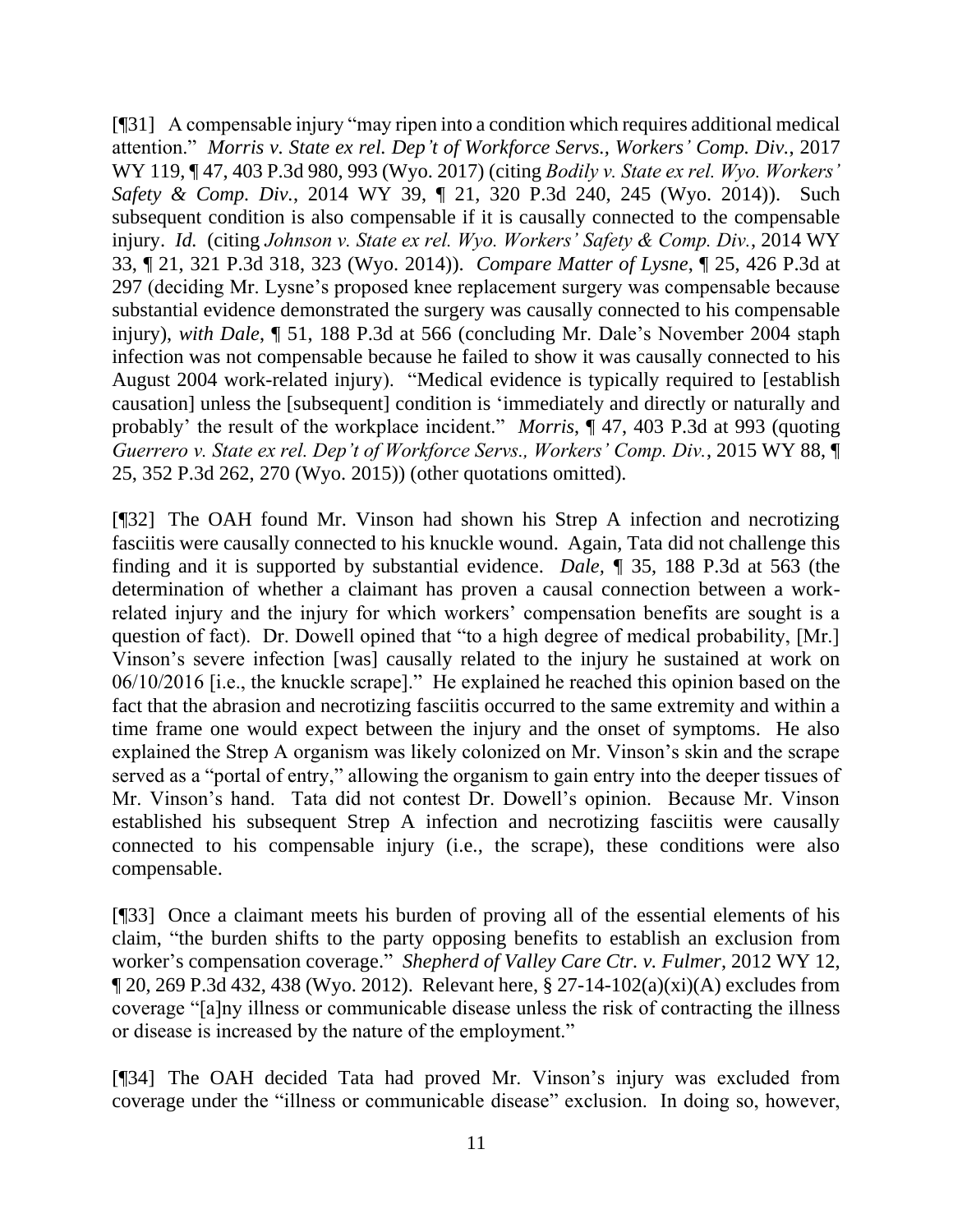the OAH described the injury for which Mr. Vinson sought to be compensated as the "Strep A bacterial infection and necrotizing fasciitis" and specifically rejected Mr. Vinson and the Division's argument that the injury was the knuckle wound. It found "[b]ased upon Dr. Dowell's description of how the Strep A bacteria is transmitted, there is no reasonable dispute that it is a communicable disease." In this respect, the OAH's decision was arbitrary and capricious as it inconsistently found the "injury" to be the "scrape" for one purpose (i.e., that Mr. Vinson had proved a work-related injury) but not for another (i.e., that Tata had proved the "illness or communicable disease" exclusion applied). *See Rodgers*, ¶ 19, 135 P.3d at 575 ("inconsistent . . . findings of fact" fall under the rubric of arbitrary and capricious agency actions) (quoting *Decker*, ¶ 24, 124 P.3d at 694). *See also, U.S. Chamber of Commerce v. U.S. Dep't of Labor*, 885 F.3d 360, 382 (5th Cir. 2018) ("Illogic and internal inconsistency are characteristic of arbitrary and unreasonable agency action."); *Peoples Nat. Gas Div. v. Public Util. Comm'n*, 698 P.2d 255, 264-65 (Colo. 1985) (concluding the Public Utility Commission's order was arbitrary and capricious because its findings were internally inconsistent). Moreover, the OAH's decision that Tata had met its burden in establishing the applicability of the "illness or communicable disease" exclusion is not supported by substantial evidence or in accordance with the law.

[¶35] As noted above, § 27-14-102(a)(xi)(A) excludes from coverage "[a]ny illness or communicable disease unless the risk of contracting the illness or disease is increased by the nature of the employment." In interpreting a statute, "[o]ur goal is to give effect to the intent of the legislature, and we 'attempt to determine the legislature's intent based primarily on the plain and ordinary meaning of the words used in the statute.'" *Craft v. State ex rel. Wyo. Dep't of Health*, 2020 WY 70, ¶ 26, 465 P.3d 395, 402 (Wyo. 2020) (quoting *Krenning v. Heart Mountain Irrigation Dist.*, 2009 WY 11, ¶ 9, 200 P.3d 774, 778 (Wyo. 2009)).

[¶36] The ordinary meaning of "illness" is "sickness" or "an unhealthy condition of body or mind." *See* https://www.merriam-webster.com/dictionary/illness. A "communicable disease" is defined as

> an infectious disease (such as cholera, hepatitis, influenza, malaria, measles, or tuberculosis) that is transmissible by contact with infected individuals or their bodily discharges or fluids (as respiratory droplets, blood, or semen), by contact with contaminated surfaces or objects, by ingestion of contaminated food or water, or by direct or indirect contact with disease vectors (as mosquitoes, fleas, or mice)."

*See* https://www.merriam-webster.com/dictionary/communicabledisease.

[¶37] Mr. Vinson sought benefits for the wound to his knuckle. Tata did not claim, nor did it present any evidence, that a scrape is an "illness" or a "contagious disease." Rather,